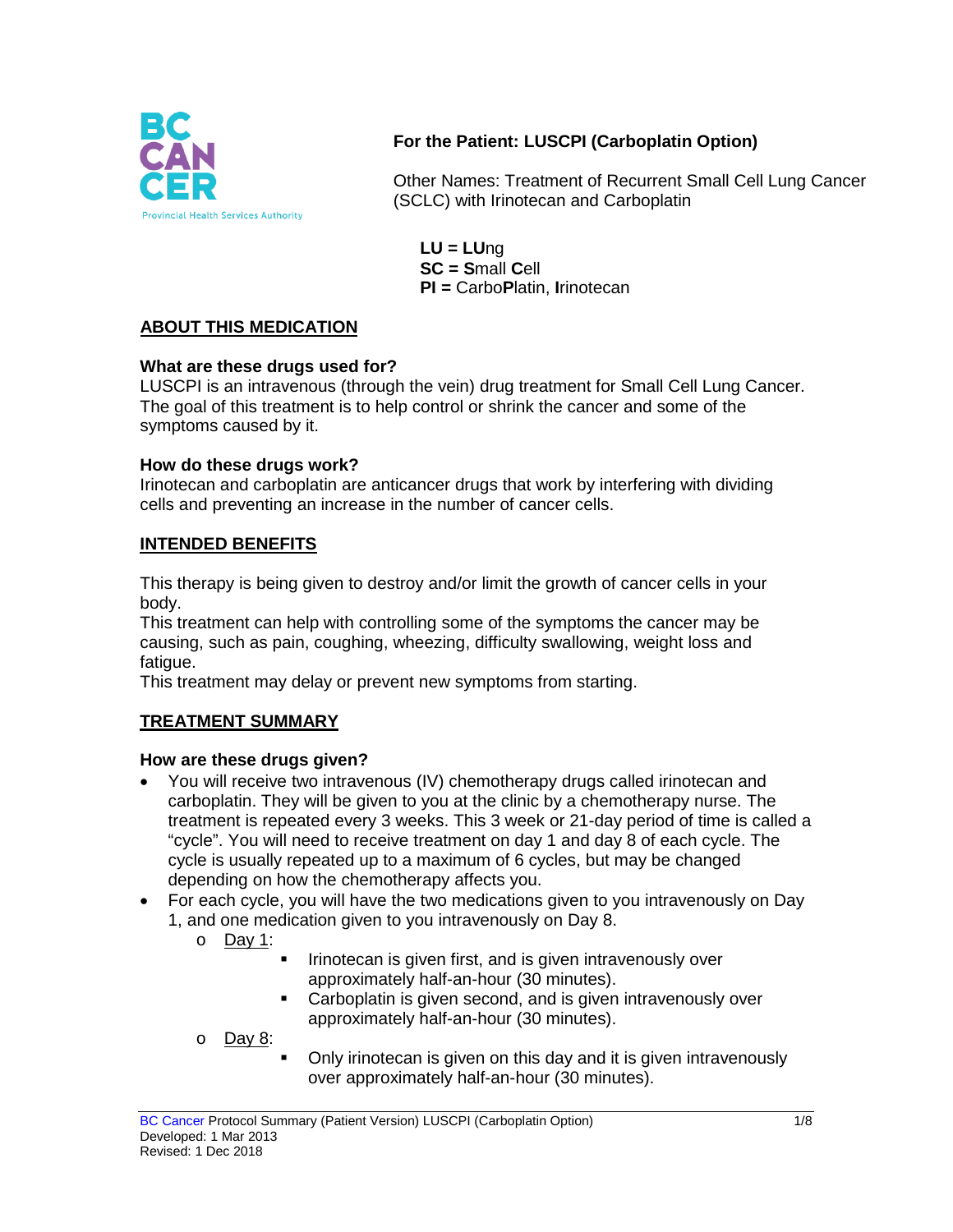| This calendar outlines your overall treatment plan: |  |
|-----------------------------------------------------|--|
|-----------------------------------------------------|--|

| C | <b>DATE</b> | <b>TREATMENT PLAN</b>                                                       |  |  |  |
|---|-------------|-----------------------------------------------------------------------------|--|--|--|
| C |             | $\triangleright$ Week 1 $\rightarrow$ Irinotecan and Carboplatin IV x 1 day |  |  |  |
| Е |             | $\triangleright$ Week 2 $\rightarrow$ Irinotecan IV x 1 day                 |  |  |  |
|   |             | $\triangleright$ Week 3 $\rightarrow$ No Treatment                          |  |  |  |

|   | <b>DATE</b> | <b>TREATMENT PLAN</b>                                                       |  |  |
|---|-------------|-----------------------------------------------------------------------------|--|--|
| C |             | $\triangleright$ Week 1 $\rightarrow$ Irinotecan and Carboplatin IV x 1 day |  |  |
| Е |             | $\triangleright$ Week 2 $\rightarrow$ Irinotecan IV x 1 day                 |  |  |
|   |             | Week $3 \rightarrow$ No Treatment                                           |  |  |

|   | <b>DATE</b> | <b>TREATMENT PLAN</b>                                                       |  |  |
|---|-------------|-----------------------------------------------------------------------------|--|--|
| C |             | $\triangleright$ Week 1 $\rightarrow$ Irinotecan and Carboplatin IV x 1 day |  |  |
| Е |             | $\triangleright$ Week 2 $\rightarrow$ Irinotecan IV x 1 day                 |  |  |
|   |             |                                                                             |  |  |
|   |             | $\triangleright$ Week 3 $\rightarrow$ No Treatment                          |  |  |

| C | <b>DATE</b> | <b>TREATMENT PLAN</b>                                                       |
|---|-------------|-----------------------------------------------------------------------------|
| C |             | $\triangleright$ Week 1 $\rightarrow$ Irinotecan and Carboplatin IV x 1 day |
|   |             | $\triangleright$ Week 2 $\rightarrow$ Irinotecan IV x 1 day                 |
|   |             | $\triangleright$ Week 3 $\rightarrow$ No Treatment                          |

| C | <b>DATE</b> | <b>TREATMENT PLAN</b>                                                       |  |  |  |
|---|-------------|-----------------------------------------------------------------------------|--|--|--|
| C |             | $\triangleright$ Week 1 $\rightarrow$ Irinotecan and Carboplatin IV x 1 day |  |  |  |
| Е |             | $\triangleright$ Week 2 $\rightarrow$ Irinotecan IV x 1 day                 |  |  |  |
|   |             |                                                                             |  |  |  |
|   |             | Week $3 \rightarrow$ No Treatment                                           |  |  |  |

| C | <b>DATE</b> | <b>TREATMENT PLAN</b>                                                       |
|---|-------------|-----------------------------------------------------------------------------|
| C |             | $\triangleright$ Week 1 $\rightarrow$ Irinotecan and Carboplatin IV x 1 day |
| Е |             | $\triangleright$ Week 2 $\rightarrow$ Irinotecan IV x 1 day                 |
| 6 |             | $\triangleright$ Week 3 $\rightarrow$ No Treatment                          |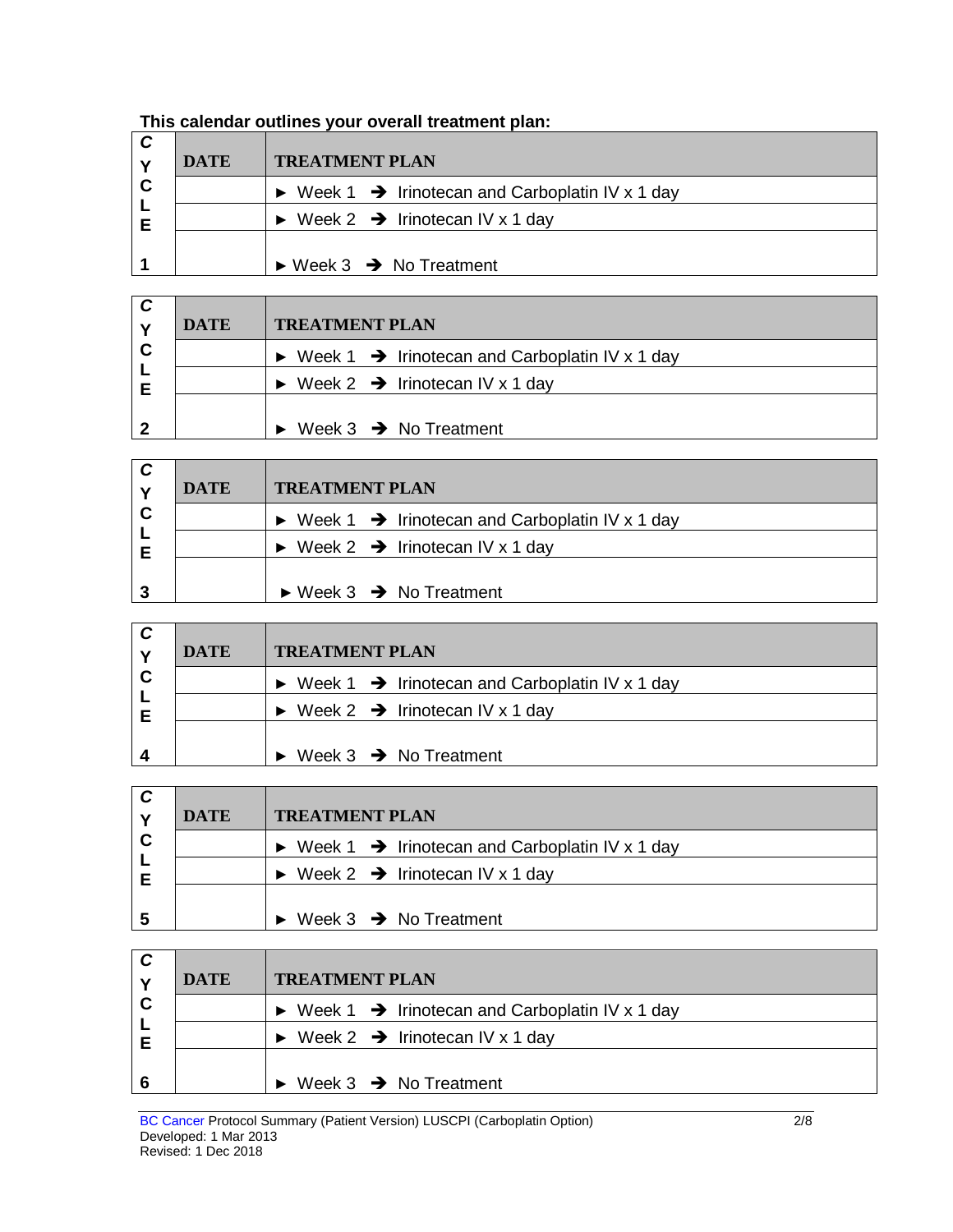## **What will happen when I get my drugs?**

- A blood test is done on or before the first day of each treatment with irinotecan and carboplatin (Day 1 and Day 8 of each cycle).
- The dose and timing of your chemotherapy may be changed based on your blood test results and/or other side effects.
- Your very first treatment will take longer than other treatments because a nurse will be reviewing the possible side effects of your chemotherapy plan and will discuss with you how to manage them. *It is a good idea to bring someone with you to your first chemotherapy appointment.*
- You will be given a prescription for anti-nausea medications (to be filled at your regular pharmacy). Please bring your anti-nausea medications with you for each treatment. Your nurse will tell you when to take the anti-nausea medication(s). You may also need to take your anti-nausea drugs at home after therapy. It is easier to prevent nausea than to treat it once it happens, so follow directions closely.

# **SIDE EFFECTS AND MANAGEMENT**

## **Are there any risks?**

The doctor will review the risks of treatment and possible side effects with you before starting treatment.

| <b>SIDE EFFECTS</b>                                                                          | How common<br>is it? | <b>MANAGEMENT</b>                                                                                                                                                                                                                                                                                                                                                                                                                                                                                                  |
|----------------------------------------------------------------------------------------------|----------------------|--------------------------------------------------------------------------------------------------------------------------------------------------------------------------------------------------------------------------------------------------------------------------------------------------------------------------------------------------------------------------------------------------------------------------------------------------------------------------------------------------------------------|
| Nausea and vomiting<br>may occur after your<br>treatment and may last<br>for up to 24 hours. | Very Common          | You will be given a prescription for anti-<br>nausea drug(s) to take before your<br>chemotherapy treatment and/or at home.<br>It is easier to <i>prevent</i> nausea than to treat<br>it once it has happened, so follow<br>directions closely.<br>Drink plenty of liquids.<br>Eat and drink often in small amounts.<br>Try the ideas in "Food Choices to Help<br>Control Nausea".<br>Your doctor may manage delayed nausea<br>and vomiting differently. Be sure to let<br>your doctor know if you experience this. |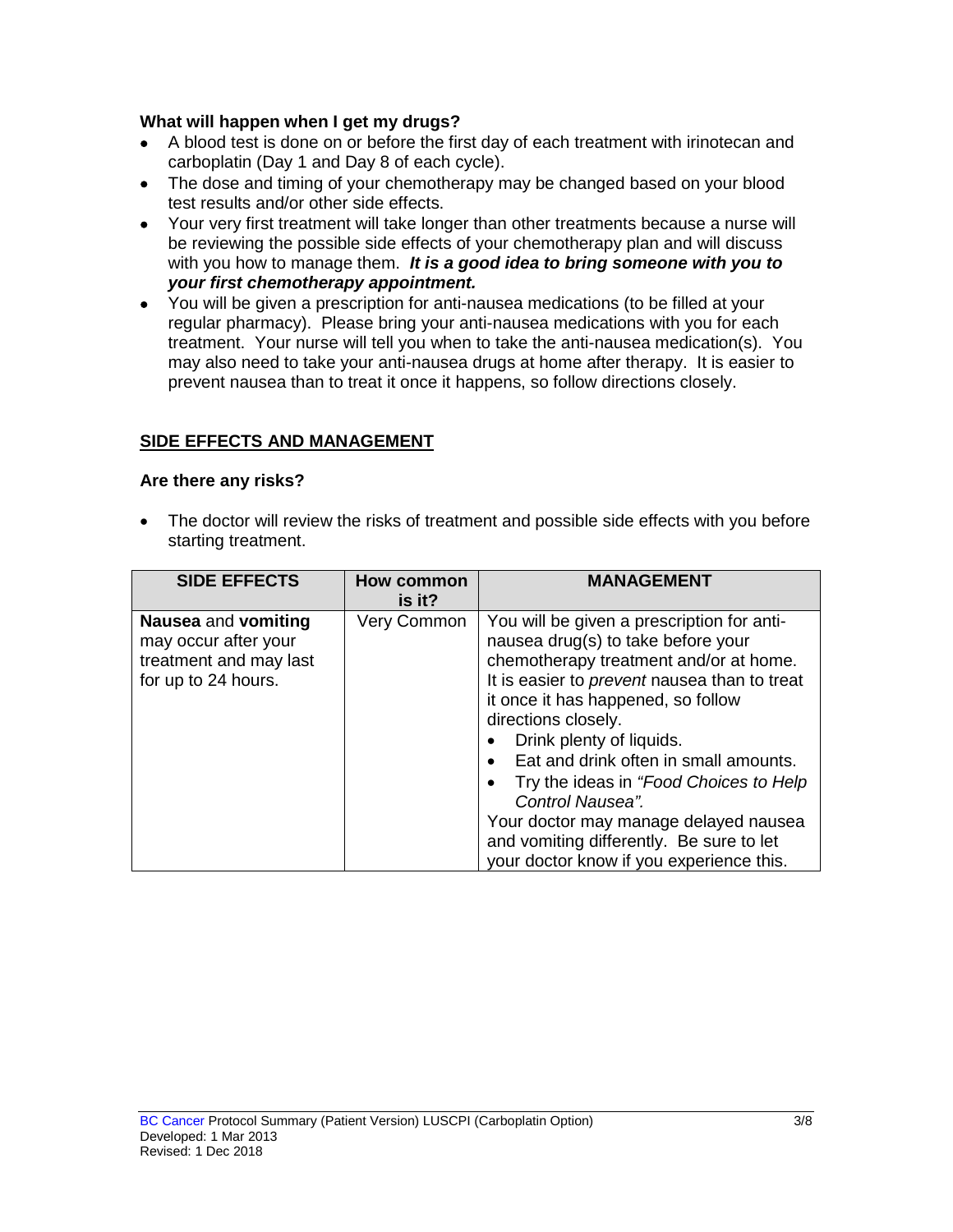| <b>SIDE EFFECTS</b>                                                                                                                                                                                                                                                                                                                 | <b>How common</b><br>is it? | <b>MANAGEMENT</b>                                                                                                                                                                                                                                                                                                                                                                                                                 |
|-------------------------------------------------------------------------------------------------------------------------------------------------------------------------------------------------------------------------------------------------------------------------------------------------------------------------------------|-----------------------------|-----------------------------------------------------------------------------------------------------------------------------------------------------------------------------------------------------------------------------------------------------------------------------------------------------------------------------------------------------------------------------------------------------------------------------------|
| Your white blood cells<br>will decrease 3-4 weeks<br>after your treatment.<br>They usually return to<br>normal 5 weeks after<br>your last treatment. White<br>blood cells protect your<br>body by fighting bacteria<br>(germs) that cause<br>infection. When they are<br>low, you are at greater<br>risk of having an<br>infection. | Very Common                 | To help prevent infection:<br>Wash your hands often and always<br>$\bullet$<br>after using the bathroom.<br>Take care of your skin and mouth.<br>$\bullet$<br>Avoid crowds and people who are<br>$\bullet$<br>sick.<br>Call your doctor <i>immediately</i> at the<br>first sign of an <i>infection</i> such as fever<br>(over 100 °F or 38 °C by an oral<br>thermometer), chills, cough, or burning<br>when you pass urine.       |
| Your platelets may<br>decrease during or after<br>your treatment They will<br>return to normal after<br>your last treatment.<br>Platelets help to make<br>your blood clot when you<br>hurt yourself. You may<br>bruise or bleed more<br>easily than usual.                                                                          | Very Common                 | To help prevent bleeding problems:<br>Try not to bruise, cut or burn yourself.<br>$\bullet$<br>Clean your nose by blowing gently, do<br>$\bullet$<br>not pick your nose.<br>Brush your teeth gently with a soft<br>$\bullet$<br>toothbrush as your gums may bleed<br>more easily. Maintain good oral<br>hygiene.<br>Avoid taking ASA (eg: Aspirin®) or<br>Ibuprofen (eg: Advil®), unless prescribed<br>by your doctor.            |
| Early diarrhea may<br>occur during or shortly<br>after an irinotecan<br>treatment (within 24<br>hours). It starts with<br>watery eyes, stomach<br>cramps and sweating.                                                                                                                                                              | Common                      | Tell your nurse or doctor <i>immediately</i><br>$\bullet$<br>if you have watery eyes, stomach<br>cramps or sweating during or after<br>your treatment.<br>Early diarrhea is treated with a<br>$\bullet$<br>medication called atropine, which is<br>injected into a vein or under your skin.<br>If your cancer centre is closed, your<br>cancer doctor may tell you to go to<br>your Hospital Emergency for atropine<br>treatment. |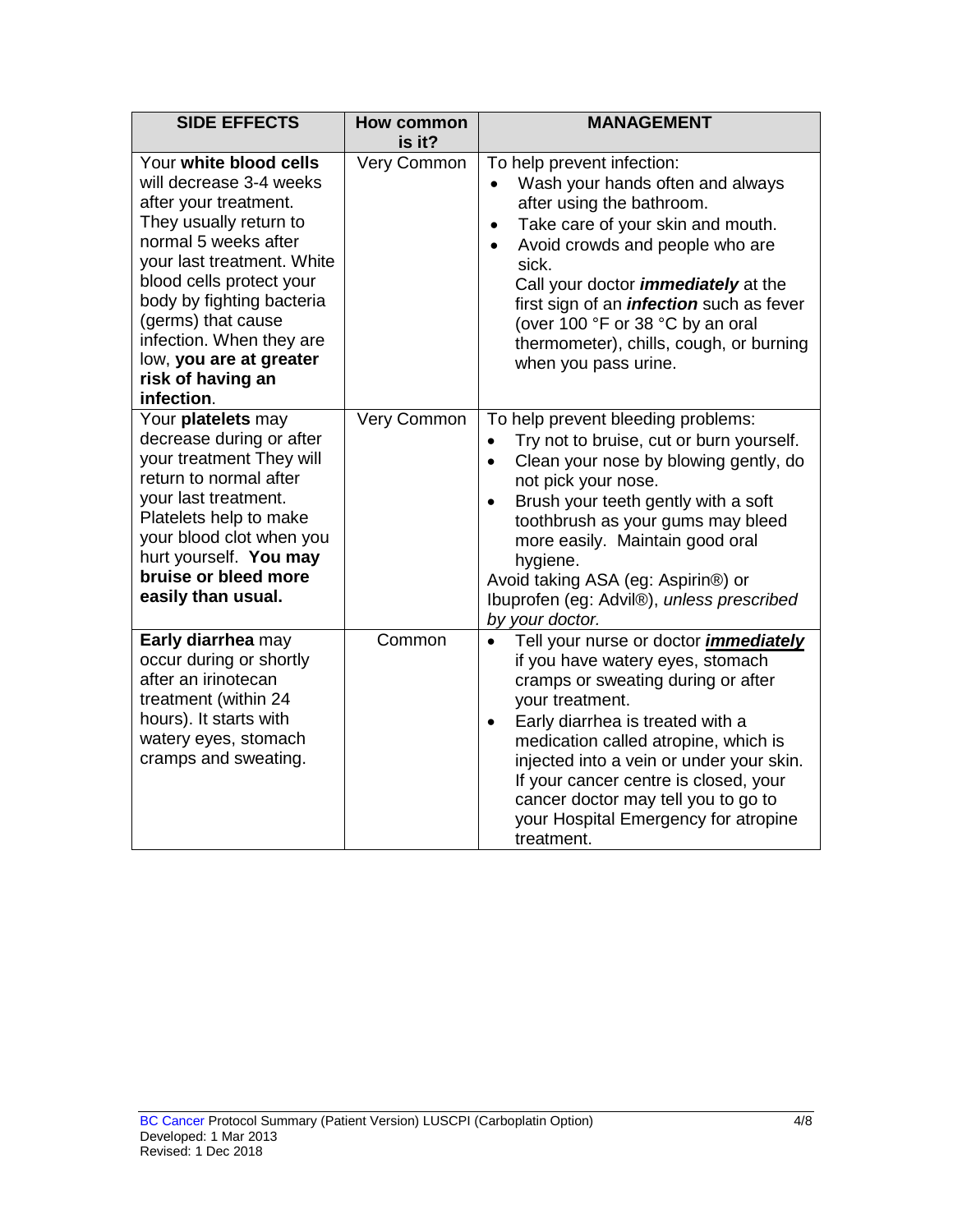| <b>SIDE EFFECTS</b>                                                                                                                                                                                              | <b>How common</b><br>is it? | <b>MANAGEMENT</b>                                                                                                                                                                                                                                                                                                                                                                                                                                                                                                                                                                                                                                                                                                                                                                                                                                                                                                                                                                                                                                                                        |
|------------------------------------------------------------------------------------------------------------------------------------------------------------------------------------------------------------------|-----------------------------|------------------------------------------------------------------------------------------------------------------------------------------------------------------------------------------------------------------------------------------------------------------------------------------------------------------------------------------------------------------------------------------------------------------------------------------------------------------------------------------------------------------------------------------------------------------------------------------------------------------------------------------------------------------------------------------------------------------------------------------------------------------------------------------------------------------------------------------------------------------------------------------------------------------------------------------------------------------------------------------------------------------------------------------------------------------------------------------|
| Late diarrhea may occur<br>one day to several days<br>after an irinotecan<br>treatment. It starts with<br>stools more loose or<br>often than usual.                                                              | Common                      | Late diarrhea must be treated<br>$\bullet$<br>immediately with loperamide 2 mg<br>tablets (eg, Imodium®):<br>Take TWO tablets at the first sign of<br>$\bullet$<br>loose or more frequent stools than<br>usual.<br>Then take ONE tablet every TWO<br>$\bullet$<br>hours until diarrhea has stopped for 12<br>hours.<br>At night, you may take TWO tablets<br>every FOUR hours (set your alarm)<br>during the time you usually sleep.<br>This dose is much higher than the<br>$\bullet$<br>package directions. It is very important<br>that you take this higher dose to stop<br>the diarrhea.<br>Always keep a supply of loperamide<br>(eg, have 48 tablets on hand). You can<br>buy loperamide at any pharmacy<br>without a prescription.<br>To help diarrhea:<br>٠<br>Drink plenty of liquids.<br>$\bullet$<br>Eat and drink often in small amounts.<br>Avoid high fiber foods as outlined in<br>Food Ideas to Help with Diarrhea<br>During Chemotherapy.<br>If diarrhea does not improve 24 hours<br>٠<br>after starting loperamide or lasts more<br>than 36 hours, call your doctor. |
| <b>Sore mouth may occur a</b><br>few days after treatment.<br>Mouth sores can occur<br>on the tongue, the sides<br>of the mouth or in the<br>throat. Mouth sores or<br>bleeing gums can lead<br>to an infection. | Common                      | Brush your teeth gently after eating<br>٠<br>and at bedtime with a very soft<br>toothbrush. If your gums bleed, use<br>gauze instead of a brush. Use baking<br>soda instead of toothpaste.<br>Make a mouthwash with 1/2 teaspoon<br>$\bullet$<br>baking soda or salt in 1 cup warm<br>water and rinse several times a day.<br>Try soft, bland foods like puddings,<br>٠<br>milkshakes and cream soups.<br>Avoid spicy, crunchy or acidic food,<br>$\bullet$<br>and very hot or cold foods.<br>Try ideas in Easy to Chew, Easy to<br>Swallow Food Ideas.                                                                                                                                                                                                                                                                                                                                                                                                                                                                                                                                  |
| <b>Tiredness or lack of</b><br>energy may occur.                                                                                                                                                                 | Common                      | Do not drive a car or operate<br>$\bullet$<br>machinery if you are feeling tired.                                                                                                                                                                                                                                                                                                                                                                                                                                                                                                                                                                                                                                                                                                                                                                                                                                                                                                                                                                                                        |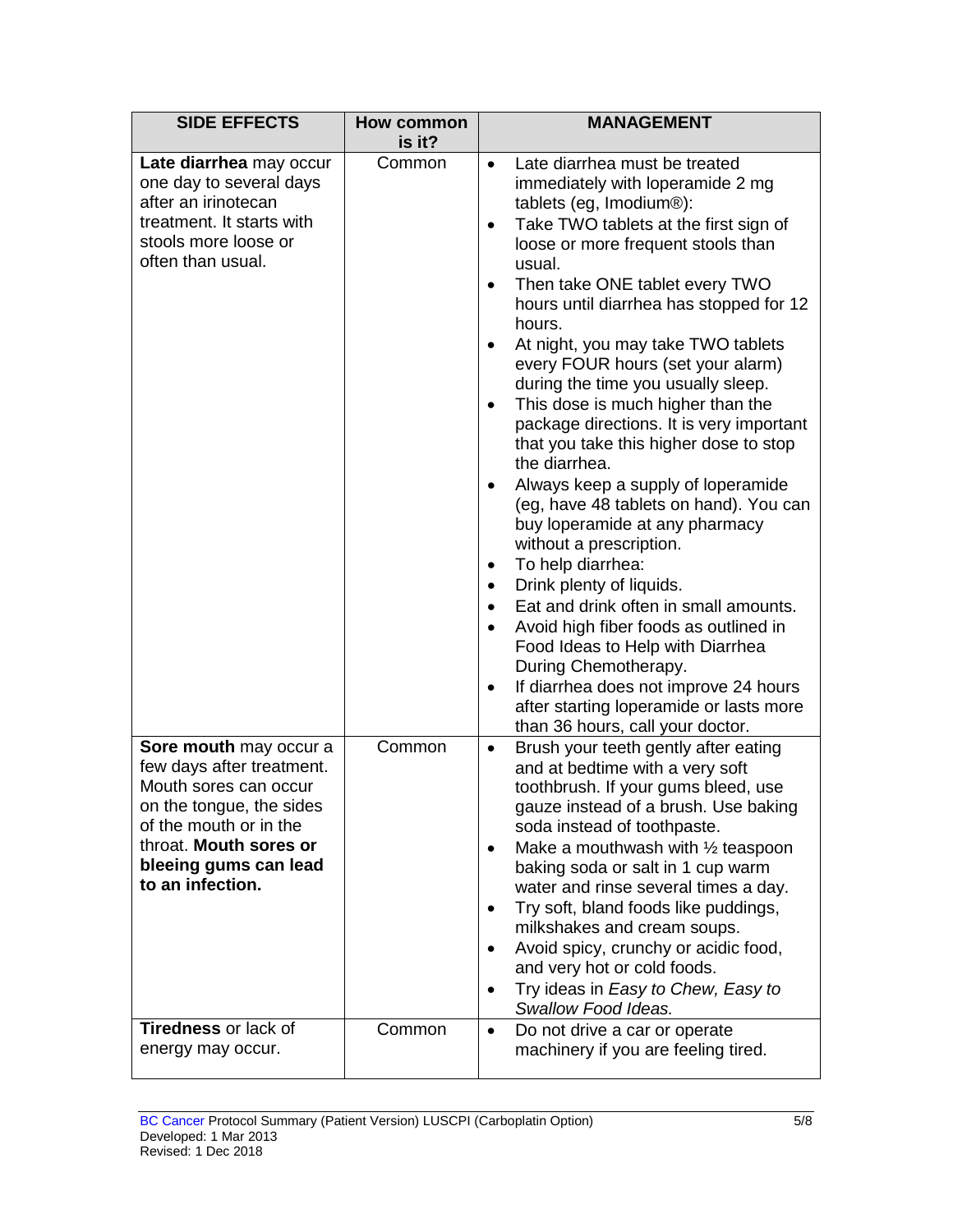| <b>SIDE EFFECTS</b>                                                                                                                                                                                                                                                                                                                                               | <b>How common</b><br>is it? | <b>MANAGEMENT</b>                                                                                                                                                                                                                                                                                    |
|-------------------------------------------------------------------------------------------------------------------------------------------------------------------------------------------------------------------------------------------------------------------------------------------------------------------------------------------------------------------|-----------------------------|------------------------------------------------------------------------------------------------------------------------------------------------------------------------------------------------------------------------------------------------------------------------------------------------------|
| Hair loss can occur and<br>may begin within a few<br>days or weeks of<br>treatment. Your hair may<br>thin or you may become<br>totally bald. Your scalp<br>may feel tender. You<br>may lose hair on your<br>face and body. Your hair<br>will grow back once your<br>treatments are over and<br>sometimes between<br>treatments. Colour and<br>texture may change. | Common                      | Use a gentle shampoo and soft brush.<br>Care should be taken with use of hair<br>spray, bleaches, dyes and perms.<br>Protect your scalp with a hat, scarf or<br>wig in cold weather.<br>Cover your head or apply sunblock on<br>sunny days.<br>Apply mineral oil to your scalp to<br>reduce itching. |
| <b>Constipation may occur.</b>                                                                                                                                                                                                                                                                                                                                    | Common                      | To help constipation:<br>Exercise if you can.<br>Drink plenty of liquids (8 cups a day).<br>Try ideas in "Suggestions for Dealing<br>with Constipation".                                                                                                                                             |
| Pain or tenderness may<br>occur where the needle<br>was placed in your vein.                                                                                                                                                                                                                                                                                      | Uncommon                    | Apply cool compresses or soak in cool<br>water for 15-20 minutes several times<br>a day.                                                                                                                                                                                                             |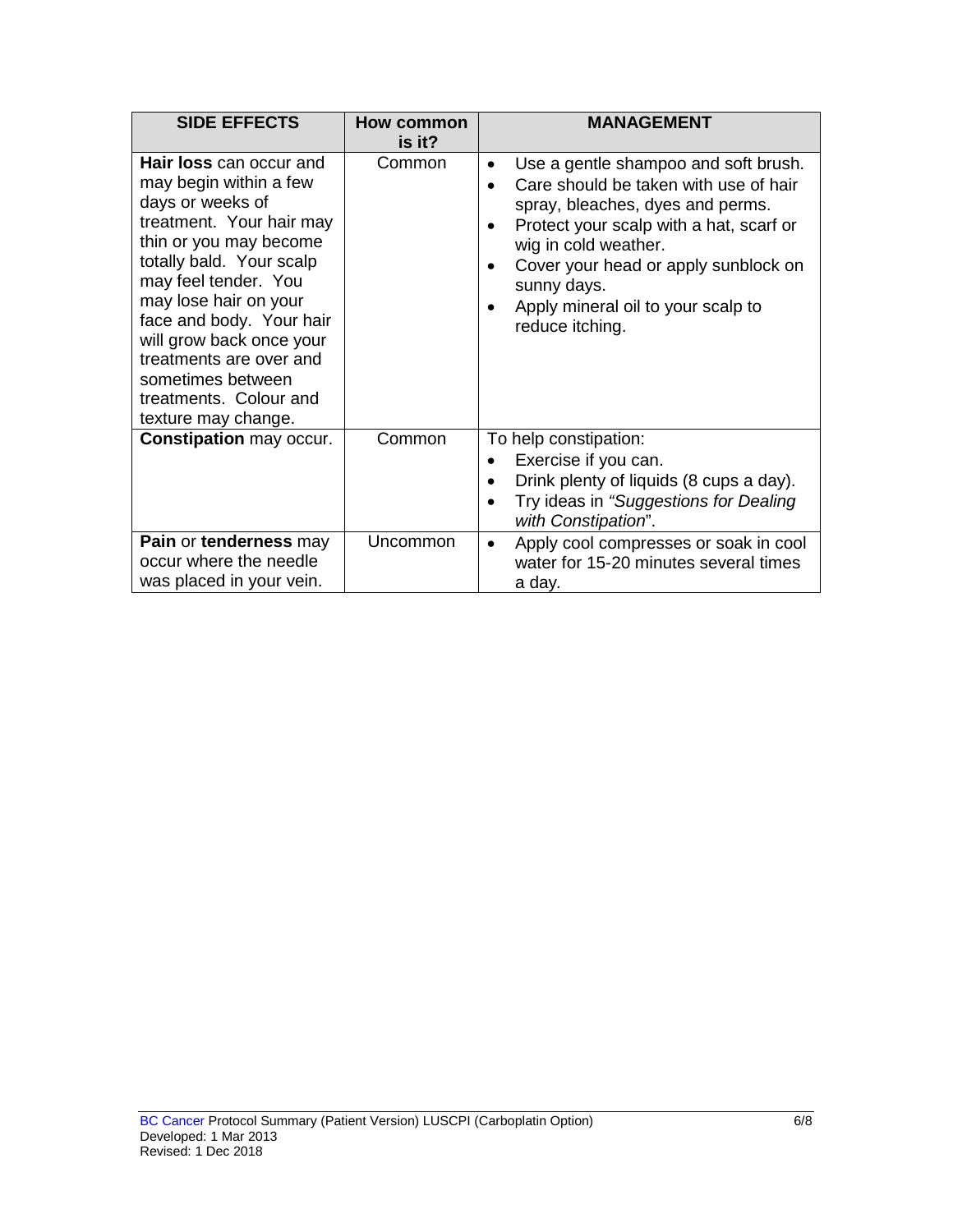# **INSTRUCTIONS FOR THE PATIENT**

## **What other drugs can interact with LUSCPI?**

- Other drugs such as laxatives, seizure medicines, St. John's Wort, dexamethasone or prochlorperazine may interact with LUSCPI. Tell your doctor if you are taking these or other drugs as you may need extra blood tests, your dose may need to be changed or your treatment may need to be held for a few days.
- Check with your doctor or pharmacist before you start taking any new prescription or non-prescription drugs.

### **Other important things to know:**

- The drinking of alcohol (in small amounts) does not appear to affect the safety or usefulness of this treatment.
- This treatment may cause sterility in men and menopause in women. If you plan to have children, discuss this with your doctor before starting treatment.
- This treatment may damage sperm and may cause harm to the baby if used during pregnancy. It is best to use *birth control* while you are undergoing treatment. Tell your doctor right away if you or your partner becomes pregnant. Do not breast feed during treatment.
- Tell all doctors or dentists you see that you are being treated with irinotecan and carboplatin before you receive treatment of any form.

## **SEE YOUR DOCTOR OR GET EMERGENCY HELP IMMEDIATELY IF YOU HAVE:**

- Signs of an **infection** such as fever (over 100°F or 38°C by an oral thermometer), chills, cough, sore throat, pain or burning when you pass urine.
- Signs of **bleeding problems** such as black, tarry stools, blood in urine or pinpoint red spots on skin.
- Signs of an **allergic reaction** (rare) soon after a treatment including dizziness, fast heart beat, face swelling or breathing problems.

### **SEE YOUR DOCTOR AS SOON AS POSSIBLE (DURING OFFICE HOURS) IF YOU HAVE:**

- Severe **diarrhea** that occurs after the first 24 hours and does not improve 24 hours after starting loperamide or lasts more than 36 hours.
- Signs of **liver problems** such as yellow eyes or skin, white or clay-colored stools.
- Signs of **kidney problems** such as lower back or side pain, swelling of feet or lower legs.
- Signs of **anemia** such as unusual tiredness or weakness.
- **Changes in eyesight**.
- Ringing in your ears or **hearing problems**.
- **Skin rash** or **itching**.